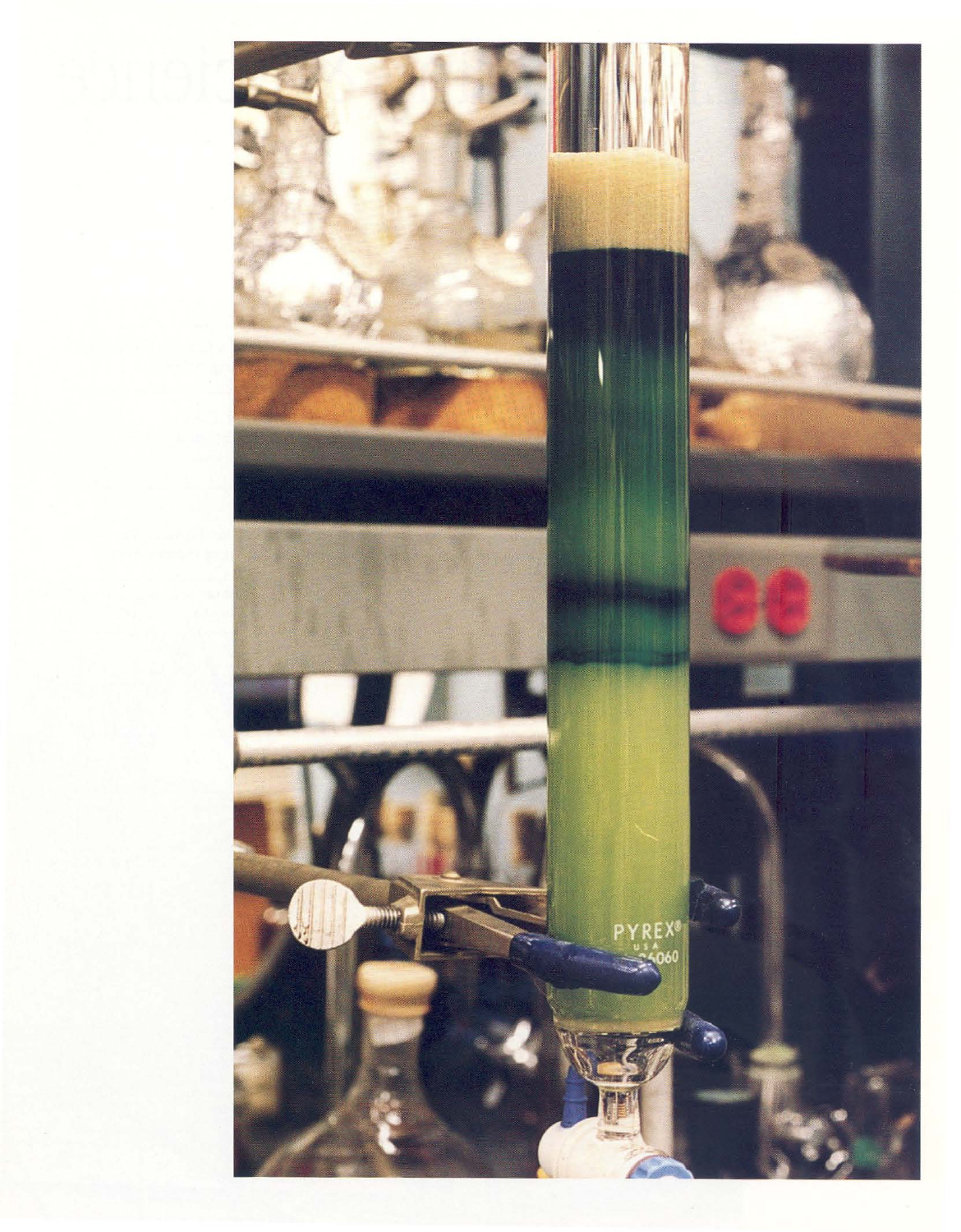## Any Color You Like

**by Douglas L. Smith** 

*On the fiberoptic lanes of the information superhighway, nonlinear-optic materials may one day provide the off ramps and cloverleaf interchanges.* 

If you shine a red light through a pane of glass, it comes out red. But shine that same light through a nonlinear-optic material, and it might come out blue. Or it might come out red, but at a funny angle. A nonlinear-optic material modifies light passing through it in a way that depends on the light itself, among other things. On the fiber-optic lanes of the'information superhighway, nonlinear-optic materials may one day provide the off ramps and cloverleaf interchanges, routing data-laden pulses of light to their proper destinations. Seth Marder, a member of the technical staff at Caltech's Jet Propulsion Laboratory and a member of the Beckman Institute on campus, and Joseph Perry (PhD '84), leader of the optoelectronic materials group at JPL and a visiting associate at the BI, lead a group that has created a whole new class of substances with the highest nonlinear-optic properties yet found.

**In Marder's lab, nonlinea .... optical compounds are purified by running them through silica· gel·filled columns like this one.** 

> Light is an electromagnetic wave, so it's no surprise that it interacts with electrically charged things, including the electrons in a molecule. As light passes through a molecule, the molecule's electrons ride the waves like boats at anchor. As the electrons surge against their moorings, the molecule becomes polarized-it acquires a slight negative charge in the direction the electrons are moving, and a slight positive charge in the region they've vacated. In materials such as glass, the electrons move back and forth with equal facility, and the distance an electron moves in either direction is proportional to the wave's amplitude, at least to a first approximation. Thus a plot of polarization versus the applied field is a straight line-a linear, symmetric response.

But if the molecule is already polarized, applying an electric field in the direction of polarization can shove the electrons a considerable distance. Applying the same field in the opposite direction pushes the electrons against the tide, and they won't move nearly as far. Now the plot of net polarization versus the applied field is steep in one direction and flat in the other-a nonlinear, asymmetric response. This effect, called "hyperpolarization," is relatively weak, becoming noticeable only in the presence of strong fields. There, however, the effect becomes quite powerful, since it varies with the square of the field's strength. Only molecules lacking a center of symmetry are hyperpolarizable in this mannera symmetrical molecule would have an equal desire to polarize in either direction. (This kind of hyperpolarization is what's called a secondorder effect-there are other, higher-order hyperpolarizations beyond our scope here.)

The interplay of polarization and hyperpolarization has several useful consequences. You can bend light by manipulating the material's refractive index. When a beam of light hits a molecule at the edge of a chunk of matter and sets its elec- . trons bobbing, the oscillating electrons themselves generate an electromagnetic field at the same frequency as the original wave. The new field travels to the next molecule, and the light propagates through the material. Each molecule imposes a tiny time lag as its electrons respondin essence, the light slows down. This time lag, relative to that for light through air, is the material's refractive index. (This is why a straw sticking out of a glass of water appears bent: light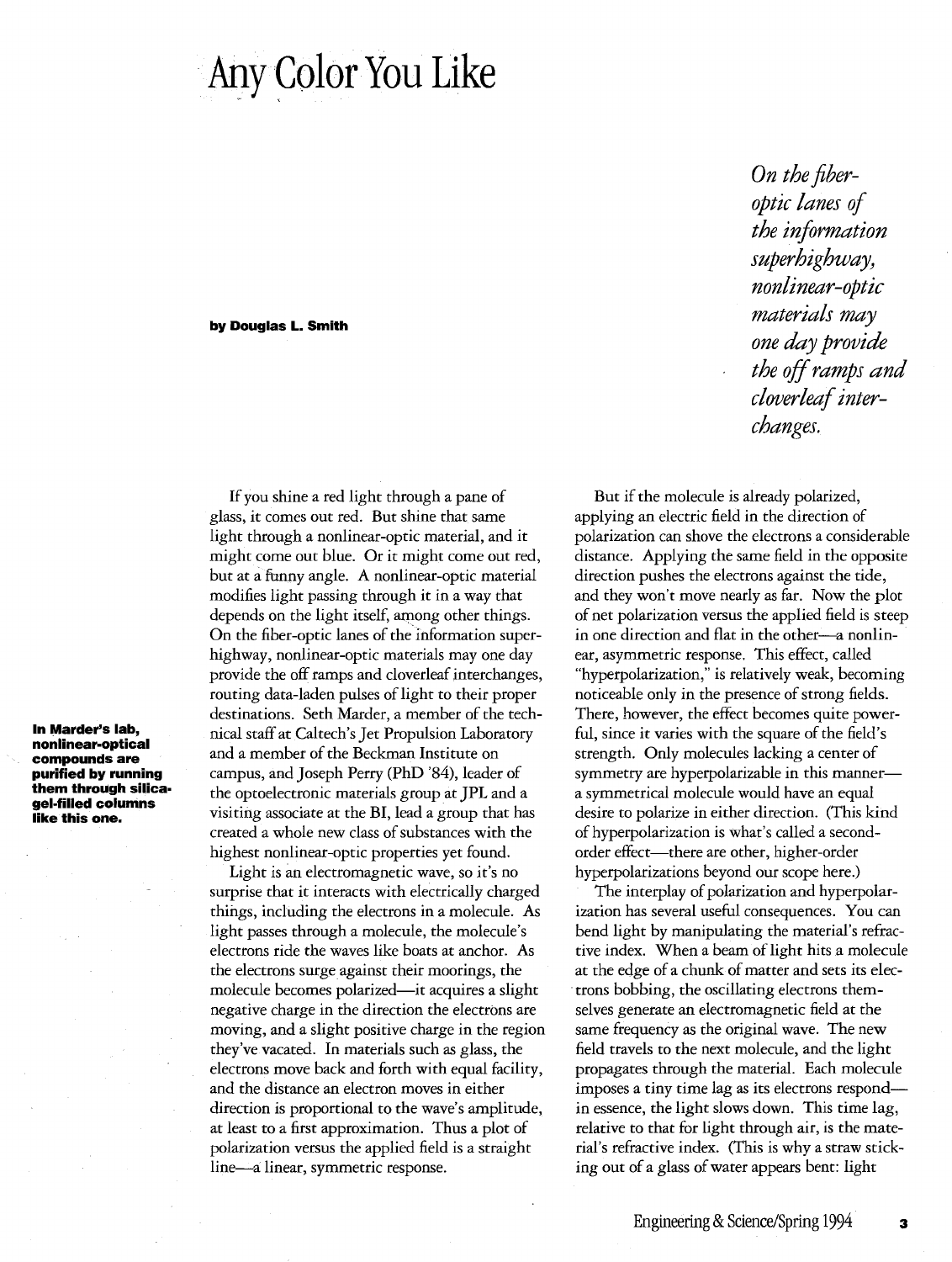**An overhead view of a glass of water. Light travels by the quickest path (solid arrows), and since light travels more slowly in water than in air, the quickest path is not the short· est path (shaded arrow). But we know that light travels in straight lines, so we see the straw in a different location from where it actually is.** 



travels one-third slower in water than in air. Light reaches your eye by the fastest possible route rather than the shortest possible route, and as a consequence takes the path that minimizes the time spent traveling through the slower medium.) Applying a second, nonoscillating field slows the wave further-the electrons have to fight harder to get back to their initial position to begin the next oscillation. As the second field intensifies, the refractive index gets higher, until eventually the light beam emerges from the material in a radically different direction. Thus, laser signals could be shunted from one fiberoptic line to another by applying a switching field to a nonlinear-optic material at the lines' junction. The switching field could be an applied voltage, or it could be another laser beam.

And you can change the light's color. The oscillating electrons not only rebroadcast the light at its original frequency, they also emit energy at twice that frequency. (These higher frequencies—harmonics—are analogous to the harmonics of sound waves. You can hear harmonic generation the next time you have a piano handy: Press down on the C above middle C slowly and gently, so that the note doesn't sound. While holding that key down, hit middle C hard. Let go of middle C, but continue to hold the other one. The ringing you hear is the second harmonic of middle C causing the string an octave above it to resonate.) Under the right circumstances, upward of 80 percent of the light can be rebroadcast as the second harmonic; 35 percent is routine for commercial devices. Additional frequencies can be generated by combining the

fundamental frequency with other frequencies, an effect that comes in very handy when working with lasers. A laser emits light at one specific frequency that depends on what the laser is made of. But this frequency generally isn't the one that a researcher needs, so nonlinear-optic crystals are widely used to "tune" lasers to the right frequency-say, a particular spectroscopic resonance of some molecule. Outside the lab, surgeons need short-wavelength lasers to cut tissue, while longer wavelengths work better to cauterize the incision.

To date, all commercial nonlinear-optic materials have been inorganic compounds such as potassium dihydrogen phosphate and lithium niobate. But their nonlinear effects aren't that large, whereas some organic molecules are highly polarizable and thus should show strong effects. And while lithium niobate and its kin polarize in part by schlepping heavy ions back and forth, organic molecules polarize by whisking featherweight electrons around. Electrons are nimble enough to keep up with the highest frequencies-a very big advantage, says Marder, when you consider that the information superhighway's structural engineers want electro-optic switches capable of operating 10 billion times a second. "If you tried to do that with an inorganic," says Perry, "its efficiency drops way off. It becomes very power-hungry." Organics have other advantages-they can be formed into films and sheets, or molded into any shape you like; and best of all, the molecule's properties can be customized by . altering its chemical composition. Lured by these promises, folks have been tinkering with organic molecules for the past two decades.

These molecules share a basic design: a cluster of atoms (the donor group) willing to give up an electron and acquire a positive charge; another cluster of atoms (the acceptor group) that attracts the electron and becomes equally negatively charged; and in between them a stiff bridge, several atoms long, that separates the charges to create a dipole. (The longer the bridge, the farther the charges are separated, and the greater the dipole-at least within limits. If the bridge gets too long—more than 13 atoms, say—the groups' influence fades.) In order to get the donated electron to the acceptor, the bridge contains what chemists call a conjugated  $\pi$ -bond system-a backbone of alternating single and double bonds along which a charge can flow.

Conjugated systems really contain *two* sets of electrons. One set actually holds the structure together, and lives in well-defined bonds between the atoms. The other set—the  $\pi$  electrons proper, and the second half of each double bond, as it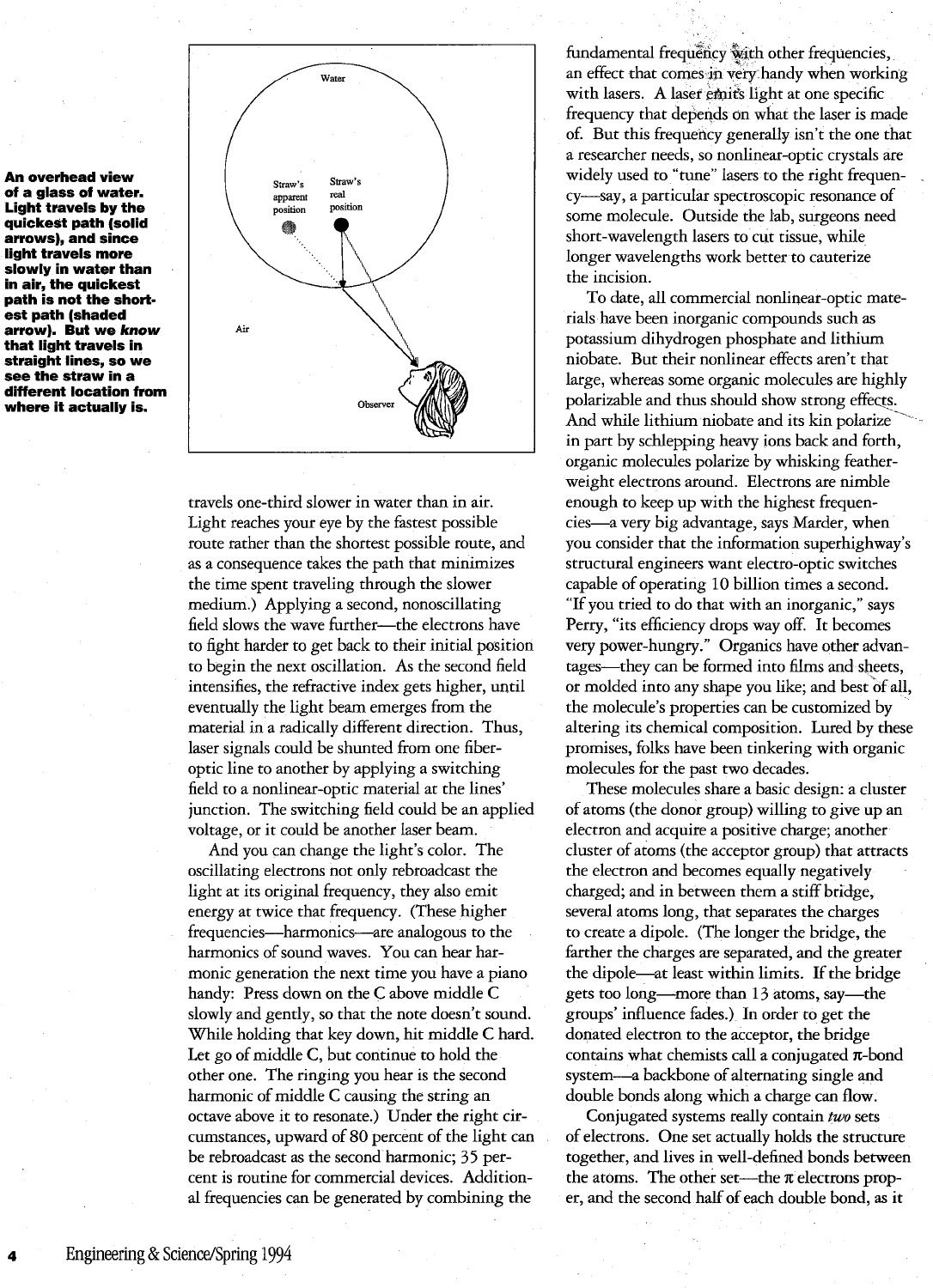**flight: DANS's. anat**omy. The line seg**ments are carboncarbon bonds; their intersections are the carbon atoms themselves. The 8+ indicates a partial positive .charge, 8- a partial negative charge. Left: DANS can be thought 0' as existing in two forms: the electrically neutral form (top); and the charge-separated form (bottom), in which the nitrogen atom at the molecule's top end has given an electron to an oxygen atom at the molecule's bottom end. Note how all the double bonds have shifted as a result.** 

CH<sub>3</sub>

 $NO<sub>2</sub>$ 

 $\overline{\text{CH}_3}$ 

NO.

 $H_3C_2$ 

 $H_3C$ 

were-is more gregarious. If the opportunity permits, they spend as much time visiting neighboring atoms as they do at home. The  $\pi$  electrons will cruise up and down the system for as far as the alternating double and single bonds extend.

The archetypal nonlinear-optic organic molecule is called DANS (4-N,N'~dimethylamino, 4' nitrostilbene to the chemically literate). DANS's structure is shown above. DANS has an electrongreedy nitro group- $NO_2$ -and an electrongenerous amine— $(CH_3)$ <sub>2</sub>N—and a bridge of 10 conjugated carbon atoms to carry the charge. Researchers had worked their way up to DANS by attaching progressively stronger donors and acceptors to the bridge. "These are among the strongest donors and acceptors known-at least, as far as things that don't combust spontaneously in air are concerned," says Perry. And, in fact, the nonlinear response was getting stronger, but nobody knew how high it could go. "They hadn't gotten to the end of the rainbow yet."

Marder and David Beratan (PhD '86, now at the University of Pittsburgh), decided to start afresh, working from chemical first principles. "All of the equations for nonlinear optics were derived by physicists," Marder explains. "They played around with things like DANS because they could buy it. You can buy a dye called Disperse Red in kilo quantities, and it's essentially the same stuff. The chemists learned from the physicists what molecules to make-were told the rules-and to a great extent didn't try to derive the rules for themselves. What we did was make the connection between the physics and the chemistry."



The chemistry told Marder and Beratan something very important. Conceptually, a molecule containing an electron donor and an acceptor exists in two forms (shown at left). In onethe electrically neutral form-the donor keeps its spare electron in its trouser pocket. **In** the other-the charge-separated form-the donor surrenders its electron completely, acquiring a charge of  $+1$ , and the acceptor acquires a charge of  $-1$ . But as long as the  $\pi$  electrons are loose, the molecule actually exists in a state somewhere between these extremes-a combination of the two forms that resembles the charge-separated one more closely as the donor and acceptor get stronger. If both forms contribute equally to the molecule's character, the donor and acceptor act as if they have charges of plus and minus onehalf, respectively. At this balance point, a light wave's oscillating field finds it just as easy to push electrons in one direction as the other. **In** other words, the molecule no longer responds asymmetrically to the field (i.e., does not hyperpolarize), even though the molecule itself is polarized.

So Marder and Beratan, in collaboration with Lap-Tak Cheng from DuPont, embarked on a . series of calculations to see just what combination of donor and acceptor would maximize the asymmetric response. The calculations spanned a continuum having very strong donors and acceptors on one end and very weak donors and acceptors on the other end, and tested the  $\pi$  electrons' ease of motion along the bridge in both directions. "No one had done this kind of detailed analysis before," says Marder. "What we found is that you don't want the *strongest* donors and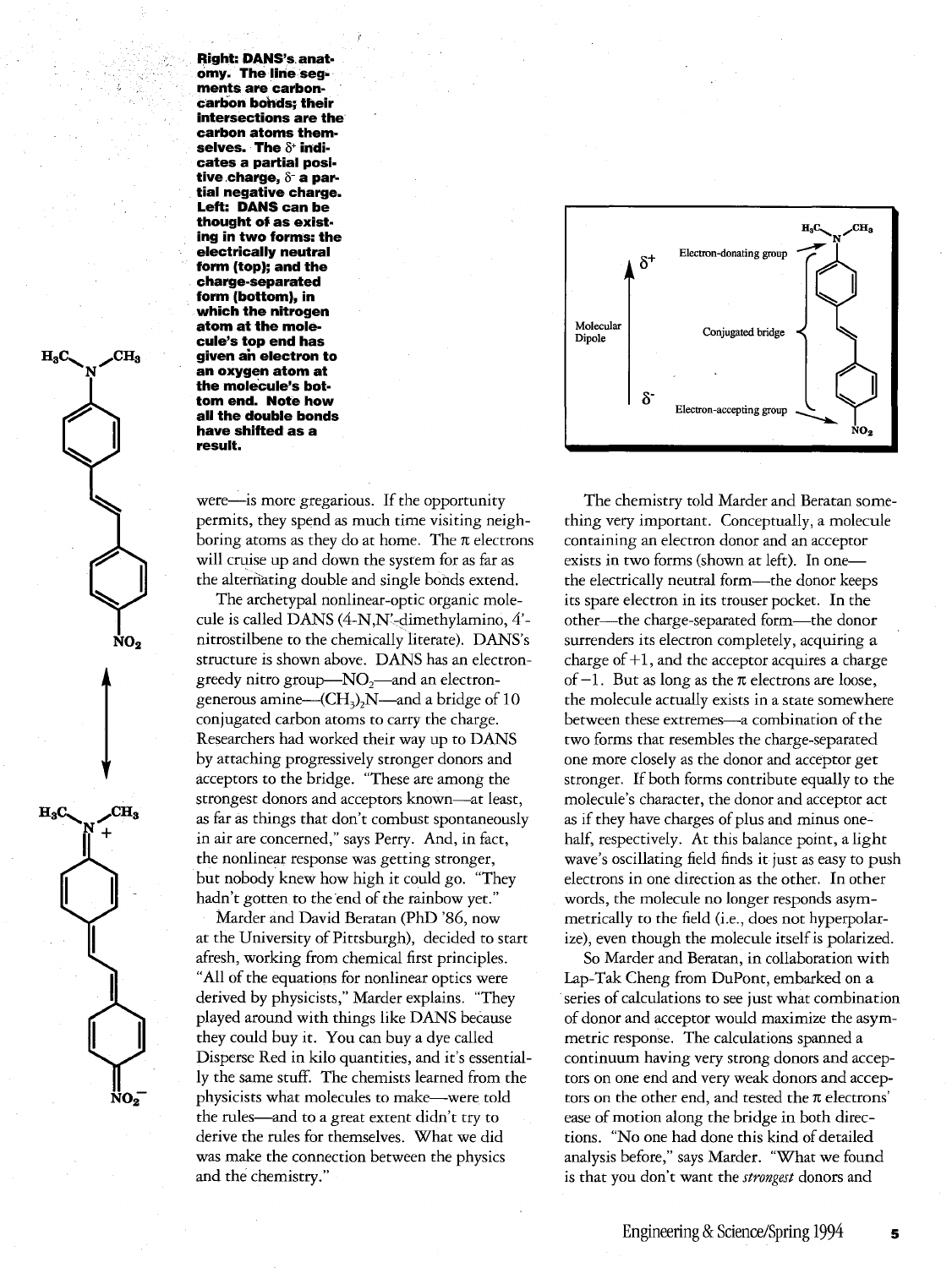

**Above: A plot of**  hyperpolarizability  $(\beta)$ **versus dipole moment. In the generic molecules across the bottom, D stands for donor and A for acceptor. The "polyene" structure (left) is the neutral form. The ucyanine" structure (center) is the bal. ance point. Here electron mobility is equal in either direction, as shown by the dashed lines, and the molecule's two ends have half a eharge each. In the neutral form and the fully charge-separated**  form (right) the  $\pi$  elec**trons are pinned to the locations shown by the double bonds.** 

**Right: The larger the figure of merit in esu, or electrostatic units, the more nonlinear the compound. Both compounds have 10 carbon bridges (bold lines), so the choice of donor and acceptor make all the difference. Top: DANS; bottom: a thiobarbituric acid derivative made in Marder's lab. Red rings lose aromaticity upon polarization. Blue rings gain aromaticity upon polarization.** 



acceptors you can possibly find; you want the *optimal* donor and acceptor."

The analysis showed that there's a balance between the electrons' lopsided reaction to the wave's alternating tugs and pushes that makes the molecule want to hyperpolarize, and the *elec*tron mobility that allows the hyperpolarization to occur. Plotting hyperpolarizability against the degree of charge separation, called the dipole moment, gives a double· humped curve. At the curve's very ends are molecules with very highly asymmetric responses, but whose  $\pi$  electrons are tied down. Molecules that are 100 percent in the neutral state lie at the curve's far left, and molecules that are fully charge-separated lie at the extreme right. In each case, there's only one direction the electron can be pushed-as skewed a response as you can get-but the  $\pi$  electrons are frozen in place because the opposite state does not contribute to the molecule. In the exact center lie molecules whose  $\pi$  electrons are free as the wind, but whose response is perfectly symmetric-the balance point. The molecule's hyperpolatizability is zero in all three instances. The curve's maximum occurs to the left of center. Here the response is asymmetric-you haven't yet gotten to the balance point, but you're far enough from the neutral state that the  $\pi$  electrons can move. On the curve's right-hand hump, which is actually a valley, the charge-separated form dominates. There's a similar hyperpolarizability, but with the opposite sign.

DANS, it turned out, was a bad choice in any case. Donor and acceptor groups aside, DANS suffered from having a bridge that actually impeded charge transfer. The bridge contains two benzene rings-carbon-atom hexagons containing six  $\pi$  electrons each. By a quirk of molecular orbital theory, rings containing six  $\pi$  electrons are especially stable, a beatified state known to chemists as "aromaticiry." But in order for the charge separation to occur, each benzene ring would have to surrender some of its  $\pi$  electrons. The rings' reluctance to do so, and lose their aromaticity in the process, put the molecule on the very left-hand end of rhe curve, where the response was smaIL

Armed with this knowledge, Marder began synthesizing new molecules whose donors and acceptors had the right strength to put the molecule near the curve's peak. The bridges contained no aromatic rings, just chains of carbon atoms with alternating single and double bonds, and thus venturesome  $\pi$  electrons. In fact, the researchers were able to use aromaticity co their advantage. By choosing an acceptor group that contains a ring that becomes aromatic upon